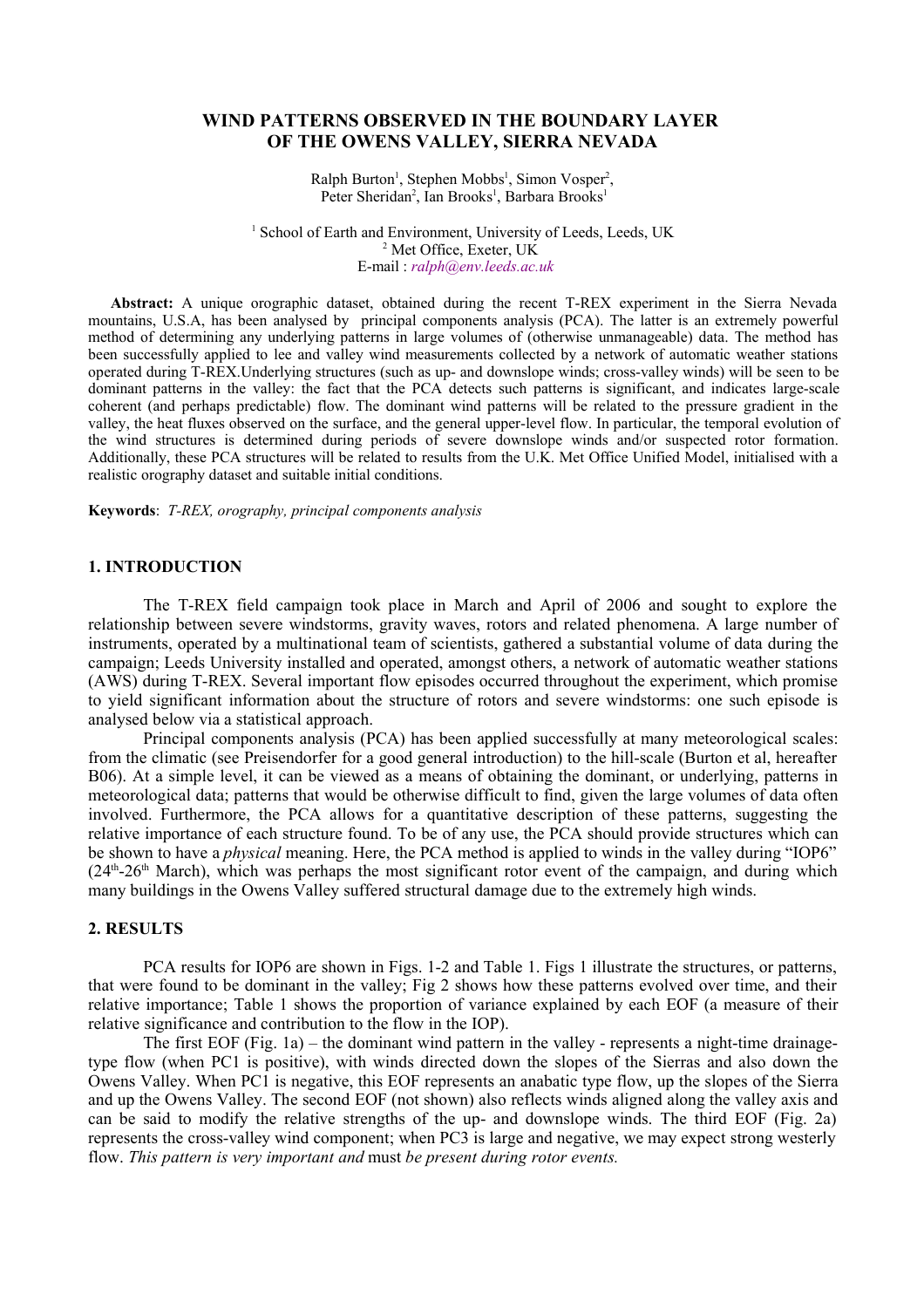Relative contributions of each EOF to the total flow at any given time are determined by the principal component scores (Fig. 2). As can be seen, PC3 is of large magnitude, and negative, at about Julian day 85.1, i.e. approximately 1830 local time on the 25<sup>th</sup> March. At about this time, winds speeds reached 60 knots in the valley, and several buildings and structures were destroyed; this severe windstorm was reported in the local newspapers and was considered an extreme event.

#### **3. FURTHER WORK**

The above appears to be a robust, objective means of classifying flow structures. The next stage in the analysis is to relate the flow patterns to some other parameter, *e.g.* the upstream wind/thermal profiles. This will be considered in the full version of this paper.

### **REFERENCES**

Burton, R.R.; Vosper S.B.; Mobbs S.D.,2006: Underlying structures in orographic flow: an analysis of measurements made on the Isle of Arran, *Quarterly Journal of Royal Meteorological Society*, **132**, 1457 - 1466. Preisendorfer, R.W. 1988: *Principal Component Analysis in Meteorology and Oceanography*, Elsevier